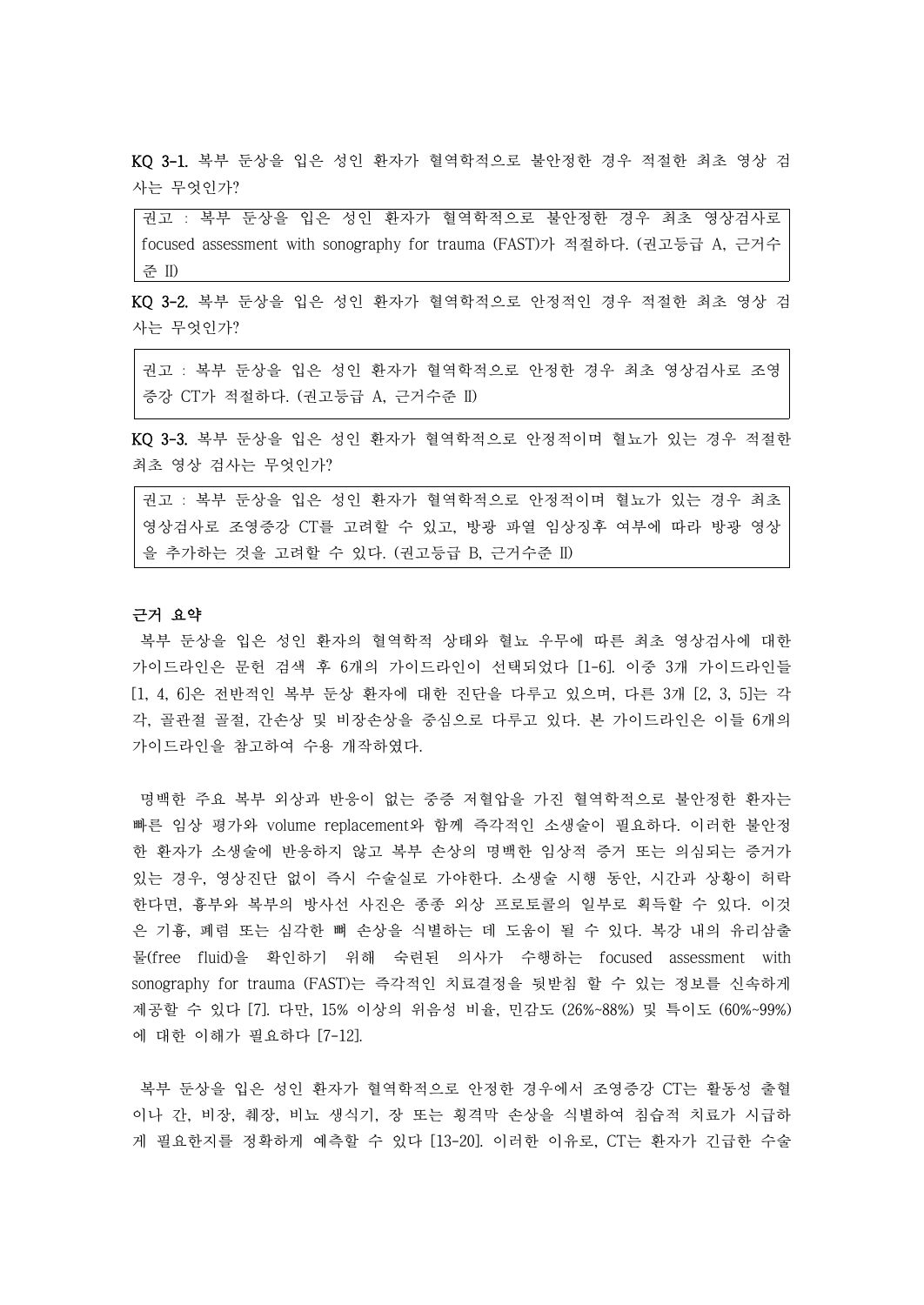이나 치료 혈관 조영술을 필요로 하는지 여부를 결정하기 위한 주요 영상진단법이다. 응급 CT 검사를 받은 환자에서 92 % ~ 97.6 %의 민감도와 98.7 %의 높은 특이도가 보고되었다 [21].

복부 둔상을 입은 성인 환자가 혈역학적으로 안정적이며 혈뇨가 있는 경우, 추가로 방광 영상 (CT cystogram)이 필요한지 여부를 결정할 때 방광 파열의 임상 지표를 식별하는 것이 중요하다. 방광 파열의 임상 지표에는 다음과 같은 것들이 있다: 치골상부 통증 및 압통, 요 정체, 적은 양의 소변 배출 또는 소변에서 응고덩어리가 보이는 경우 및 회음부 부종, 혈종 과 같은 주요 회음부 외상의 징후[22]. 심한 혈뇨 및 골반 골절이 있는 모든 환자는 방광 파 열을 배제하기 위해 방광을 추가로 영상화해야 한다 (절대적 적응증). 골반 골절 또는 의심 스러운 골반 손상의 증거가 없는 미세한 또는 심한 혈뇨의 검출은 추가적인 CT 방광 조영 술을 고려해 볼 수 있다 (상대적 적응증) [23-25].

신장 관류, 출혈, 또는 신장 또는 방광으로부터의 대비 또는 소변의 혈관 외 유출의 증거 에 대해 CT 영상을 신중하게 살펴보아야 한다.<br><br>**권고 고려사항** 

### 1. 이득과 위해 (Benefit and Harm)

복부 둔상을 입은 성인 환자가 혈역학적으로 불안정한 경우 일차 진단 검사로 FAST를 시 행하는 경우, 특이도가 높은 장점이 있으나 낮은 민감도와 15% 이상의 위음성 비율의 단점

이 있다. 환자가 불안정한 경우에는 조영증강 CT 촬영이 부적절할 수 있다.<br>복부 둔상을 입은 성인 환자가 혈역학적으로 안정한 경우 일차검사로 CT를 이용하는 경우,<br>다양한 복강 내 장기 손상 평가 및 활동성 출혈 유무를 정확히 진단할 수 있는 장점이 있 다. 다만, 방사선 피폭 및 조영제 부작용 등의 단점이 있다. 초음파검사를 일차 진단 검사로 사용하는 경우 방사선 및 조영제에 의한 위해는 없으나, 고형 장기 손상의 평가에 어려움이 있고, 검사자의 경험과 환자 조건 등(비만도)에 의해 진단정확도가 낮을 수 있다는 단점이 있다.<br>-<br>복부 둔상을 입은 성인 환자가 혈역학적으로 안정적이며 혈뇨가 있는 경우, 추가로 방광

영상을 얻는다면, 방사선 피폭이 증가하지만, 방광 파열이나 요관의 손상을 평가할 수 있는 장점이 있다.

# 2. 국내 수용성과 적용성 (Acceptability and Applicability)

진료지침의 국내 수용성과 적용성은 평가결과 큰 무리가 없는 것으로 판단되었다. 수용성과 적용성 평가표는 부록2에 제시되었다.

## 3. 검사별 방사선량

focused assessment with sonography for trauma (FAST): 0 조영증강 복부 CT: 3 (>5~10mSv)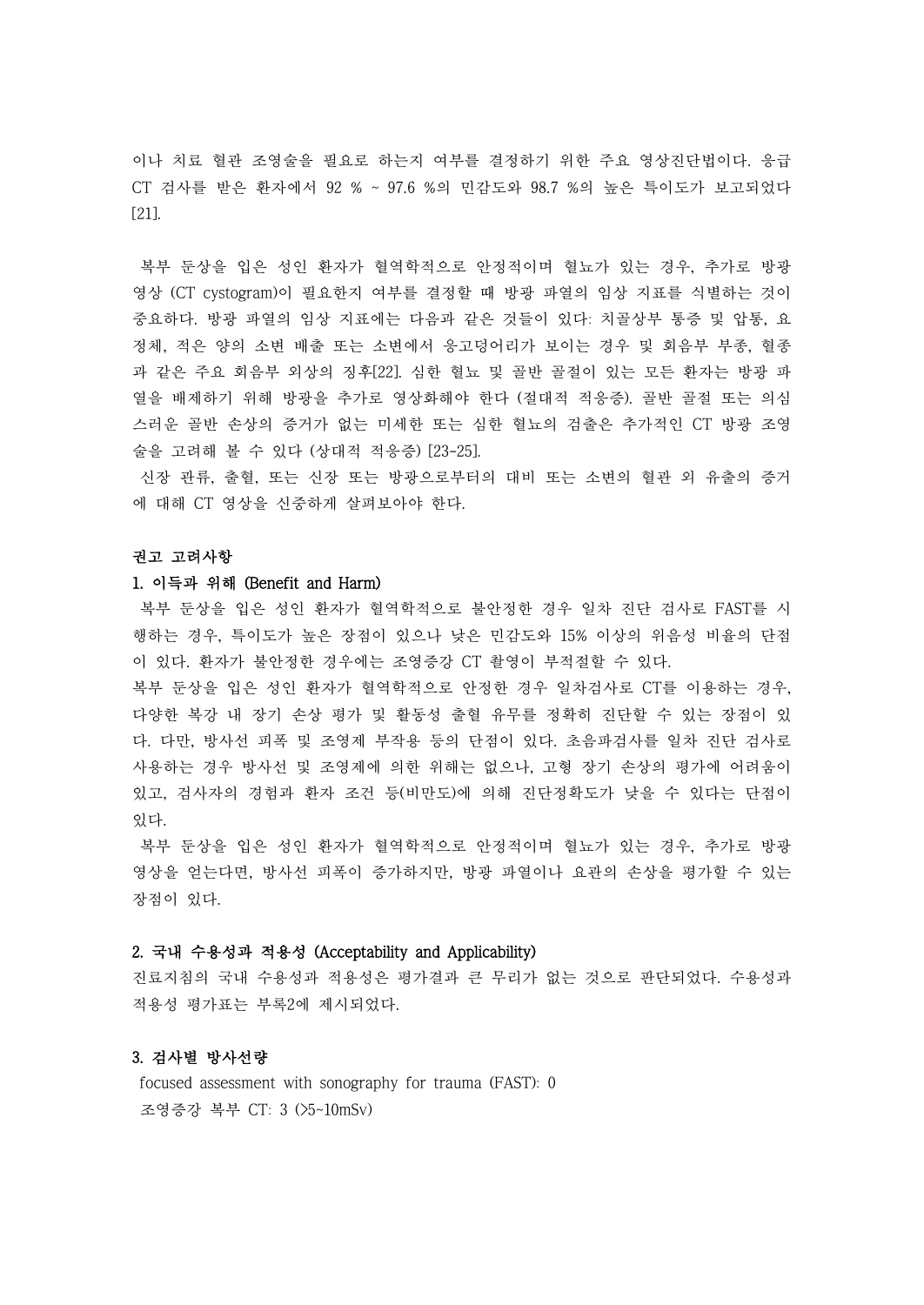# 참고문헌

- 1. Hoff, W.S., et al., Practice management guidelines for the evaluation of blunt abdominal trauma: the East practice management guidelines work group. J Trauma, 2002. 53(3): p. 602-15.
- 2. Stassen, N.A., et al., Selective nonoperative management of blunt splenic injury: an Eastern Association for the Surgery of Trauma practice management guideline. J Trauma Acute Care Surg, 2012. 73(5 Suppl 4): p. S294-300.
- 3. Stassen, N.A., et al., Nonoperative management of blunt hepatic injury: an Eastern Association for the Surgery of Trauma practice management guideline. J Trauma Acute Care Surg, 2012. 73(5 Suppl 4): p. S288-93.
- 4. Diercks, D.B., et al., Clinical policy: critical issues in the evaluation of adult patients presenting to the emergency department with acute blunt abdominal trauma. Ann Emerg Med, 2011. 57(4): p. 387-404.
- 5. Cullinane, D.C., et al., Eastern Association for the Surgery of Trauma practice management guidelines for hemorrhage in pelvic fracture--update and systematic review. J Trauma, 2011. 71(6): p. 1850-68.
- 6. Sudakoff, G., M. Rosen, and F. Rybicki, ACR Appropriateness Criteria: blunt abdominal trauma. Am Coll Radiol, 2016.
- 7. Ma, O.J., et al., Prospective analysis of the effect of physician experience with the FAST examination in reducing the use of CT scans. Emerg Med Australas, 2005. 17(1): p. 24-30.
- 8. Farahmand, N., et al., Hypotensive patients with blunt abdominal trauma: performance of screening US. Radiology, 2005. 235(2): p. 436-43.
- 9. Lee, B.C., et al., The utility of sonography for the triage of blunt abdominal trauma patients to exploratory laparotomy. AJR Am J Roentgenol, 2007. 188(2): p. 415-21.
- 10. Nural, M.S., et al., Diagnostic value of ultrasonography in the evaluation of blunt abdominal trauma. Diagn Interv Radiol, 2005. 11(1): p. 41-4.
- 11. Friese, R.S., et al., Abdominal ultrasound is an unreliable modality for the detection of hemoperitoneum in patients with pelvic fracture. J Trauma, 2007. 63(1): p. 97-102.
- 12. McKenney, M.G., et al., 1,000 consecutive ultrasounds for blunt abdominal trauma. J Trauma, 1996. 40(4): p. 607-10; discussion 611-2.
- 13. Breen, D.J., et al., Blunt bowel and mesenteric injury: diagnostic performance of CT signs. J Comput Assist Tomogr, 1997. 21(5): p. 706-12.
- 14. Fang, J.F., et al., The CT risk factors for the need of operative treatment in initially hemodynamically stable patients after blunt hepatic trauma. J Trauma, 2006. 61(3): p. 547-53; discussion 553-4.
- 15. Willmann, J.K., et al., Multidetector CT: detection of active hemorrhage in patients with blunt abdominal trauma. AJR Am J Roentgenol, 2002. 179(2): p. 437-44.
- 16. Bianchi, J.D. and G.R. Collin, Management of splenic trauma at a rural, Level I trauma